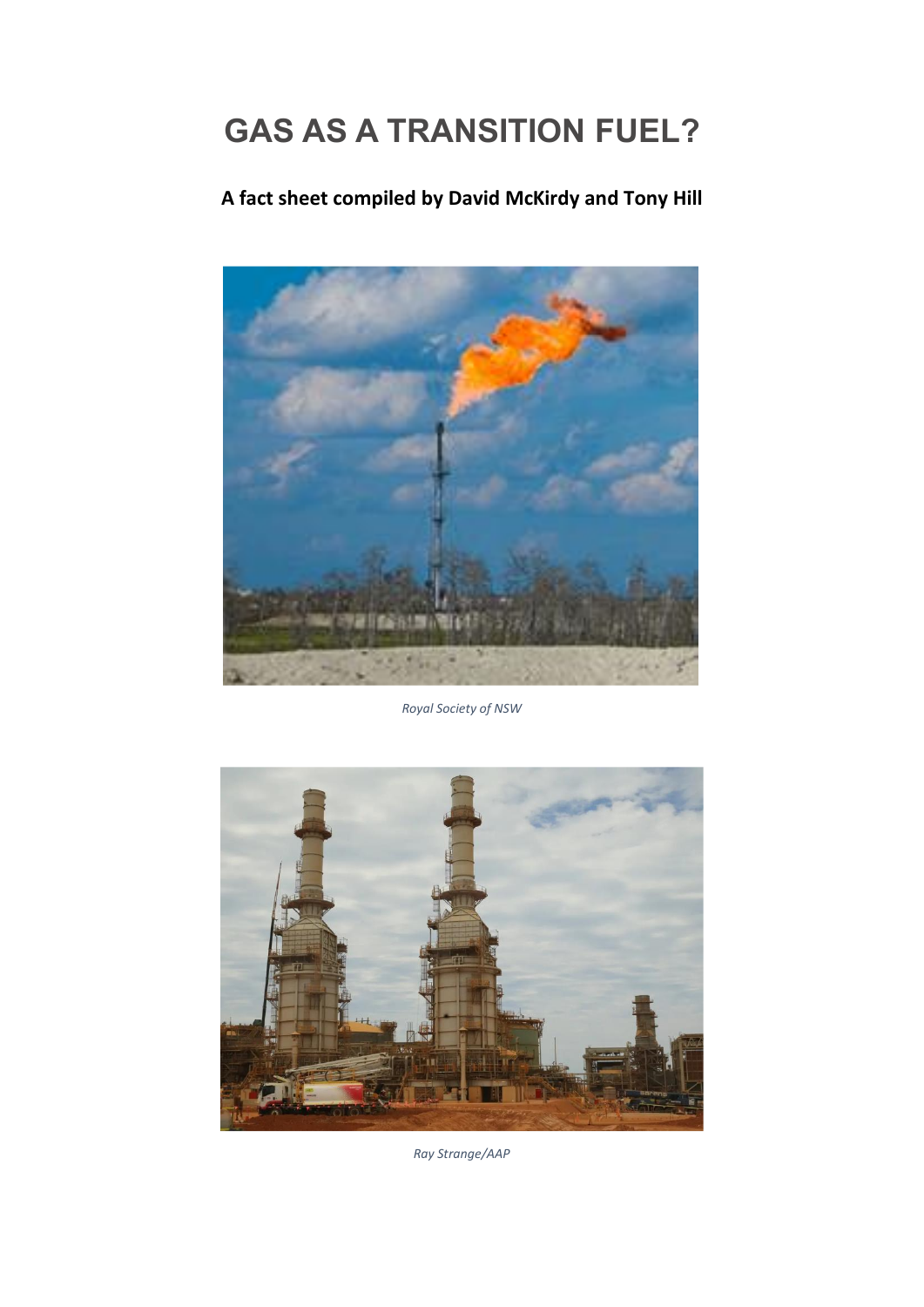# **What is natural gas?**

Natural gas is a mixture of methane and lesser amounts of other hydrocarbons (ethane, propane, butane & pentane), the so-called wet gas components or natural gas liquids (NGL). Also present in varying concentrations are heavier hydrocarbons, together with other gases such as carbon dioxide, nitrogen, hydrogen sulphide and helium. It is formed by the bacterial decay (biogenic) and thermal alteration (thermogenic) of dead organic matter. Liquefied natural gas (LNG) is natural gas that is cooled and compressed until it becomes a liquid suitable for transport in tankers to export markets [1].

# **Where is it found?**

*Conventional gas* is found, commonly associated with oil, in underground permeable sandstone reservoirs from which it is extracted using traditional drilling techniques. *Unconventional gas* is more difficult to extract, occurring in coal seams up to 1 km below the surface; in more deeply buried shales; in low quality reservoirs (tight gas); and as methane hydrates in Arctic permafrost and sediments on the deep ocean floor [1, 2].

Natural gas is Australia's third largest energy resource after coal and uranium. Conventional gas resources are widespread onshore and offshore, occurring in fourteen different basins, but most of the resource is off the north-west margin in the Bonaparte, Browse and Carnarvon basins [1]. Australian natural gas fields on average contain  $6.6\%$  CO<sub>2</sub>, but in provinces such as the Otway and Cooper/Eromanga basins the levels may be much higher (up to 98%) [3].

#### **Greenhouse properties**

Methane, the principal component of natural gas, is a potent short-lived greenhouse gas (GHG). It is 34 times stronger than CO<sub>2</sub> at trapping heat over a 100-year period and 86 times stronger over 20 years [4]. Upon combustion in a gas-fuelled power plant or vehicle, or when flared from a production well, it is converted back to  $CO<sub>2</sub>$  and water vapour, the primary greenhouse gases, that are then released to the atmosphere. This  $CO<sub>2</sub>$  can be distinguished from pre-industrial atmospheric  $CO<sub>2</sub>$  by its lighter carbon isotopic signature [5].

#### **Environmental impacts**

Natural gas emits 50–60% less  $CO<sub>2</sub>$  when combusted in a new, efficient natural gas power plant compared with emissions from a typical new coal plant. When burned in a typical vehicle it also emits 15–20% less heat-trapping gases than gasoline and diesel [4]. However, vehicle exhausts and emissions from smokestacks are only part of the story.

The drilling and extraction of natural gas from wells and its transportation in pipelines results in the leakage of methane. These so-called "fugitive" emissions amount to 1–9% of total life cycle emissions. Methane losses must be kept below 3.2% for natural gas power plants to have lower emissions than new coal plants. And if burning natural gas in vehicles is to deliver even marginal benefits, methane losses must be kept below 1.6% [4].

Natural gas becomes less attractive as an alternative to coal when it is realised that the benefits of lower emissions from its combustion are negated by methane leakage along the gas supply chain [6]. The assumption that natural gas is a climate friendly fuel is diminished every day as methane levels in the atmosphere increase substantially, with a large portion attributed to natural gas leakage [7]. Globally, this leakage during the extraction, storage, transportation, and distribution of oil and natural gas was estimated to account for 33% of the total anthropogenic methane emissions by 2020 [8, 9].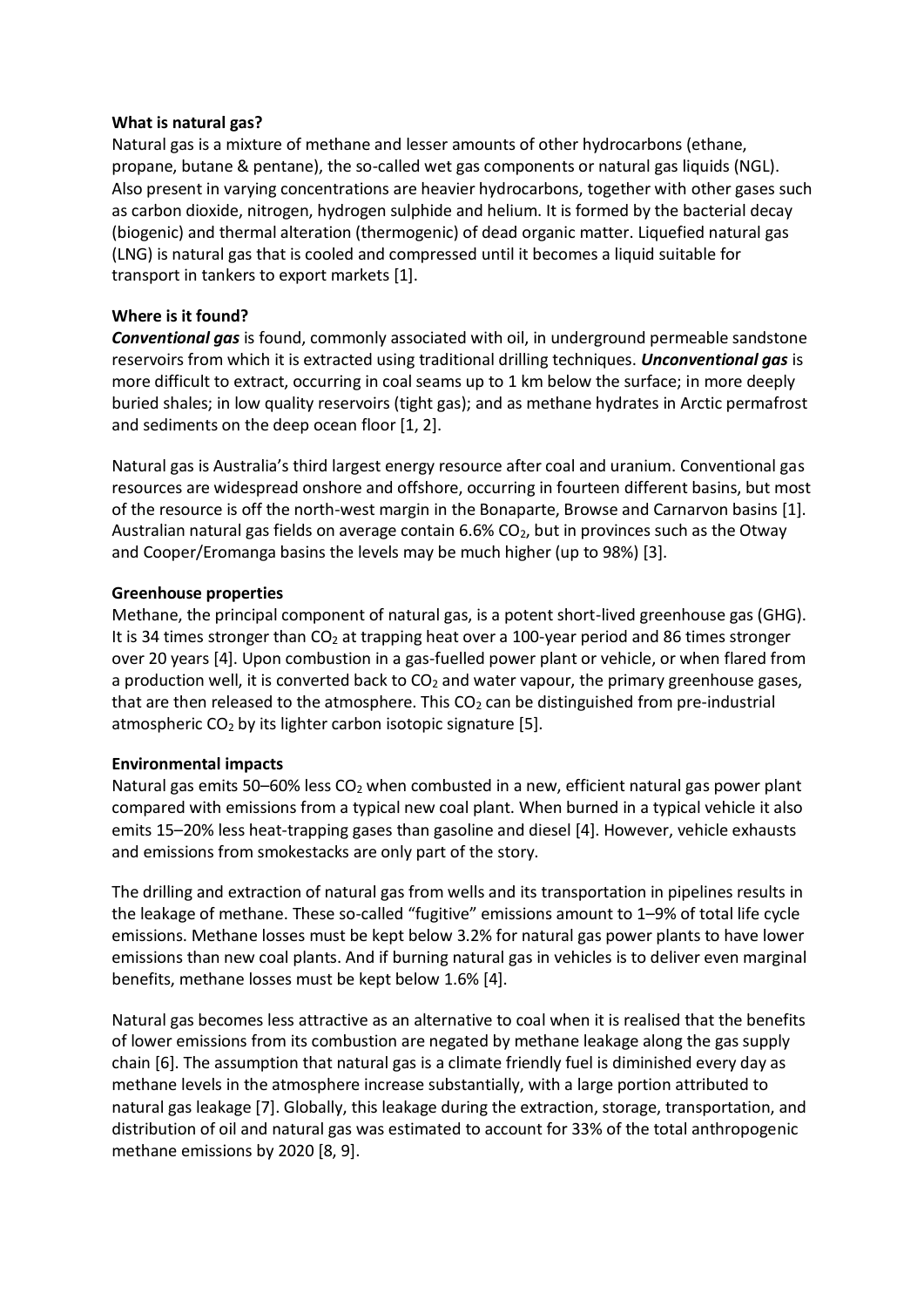The requirement for emission reductions in Australia will be harder to accomplish as more coal seam and shale gas resources are developed, necessitating far greater numbers of wells per unit area than conventional gas fields. Examples include the Narrabri coal seam gas project in NSW, where 850 wells are planned [10], and the Beetaloo Sub-basin shale gas deposit in the Northern Territory [11, 12].

Other potentially significant environmental impacts of unconventional gas development include the health risks to nearby communities posed by contamination of ground and surface water with the chemicals used in drilling and hydraulic fracturing, and by the disposal of wastewater [13, 14]. The use of gas for heating and cooking in households and classrooms can trigger asthma in children and increase the risk of respiratory illness and carbon monoxide poisoning [15].

The vast volumes of water used in unconventional gas development also raise water-availability concerns, including the diminution of surface water for local agriculture because of the lowering of groundwater levels. Unlike other energy-related water withdrawals, which are commonly returned to rivers and lakes, most of the water used for unconventional gas development is not recoverable [2]. A single well with horizontal drilling can require 11 to 45 million litres of water when it is first fractured — dozens of times more than what is used in conventional vertical wells. Similar volumes of water are needed each time a well undergoes additional fracturing to maintain well pressure and gas production. A typical shale gas well will have about two work overs during its productive life span [2]. The disposal of fracking wastewater by pumping it at high pressure into deep injection wells can trigger significant earthquakes [16].

# **Do we need more supply?**

Natural gas is being touted as the ideal transition fuel for the electricity sector, replacing coal's higher greenhouse gas emissions and acting as a bridge to an emissions-free, renewable energy future. However, according to the Australian Energy Market Operator (AEMO), demand for gaspowered generation has fallen by 41% since 2014 [17].

Another justification for the opening up of more gas fields in Australia is that it will result in cheaper prices. This ignores the fact that while gas supply on the east coast of Australia has increased threefold since 2014 (primarily for export), domestic gas prices have also tripled. Gas prices are fixed by the industry at levels far in excess of international parity prices. As a result, gas has already become an uncompetitive fuel source for power generation in Australia [17].

There are considerable as-yet-untapped conventional gas resources in Australia [1, 3], so it's more a case of the economics of getting this gas to market (and the associated environmental impacts), rather than of exploring for yet more gas.

#### **Natural gas a feedstock for hydrogen production**

In many decarbonisation scenarios, hydrogen is seen as a clean alternative fuel for use in heating, industry, and transport [18, 19]. Most hydrogen is currently manufactured from fossil fuels via the gasification of coal ("brown hydrogen") and the reforming of natural gas ("grey hydrogen"). Both processes generate  $CO<sub>2</sub>$  as a by-product. When combined with carbon capture and storage (CCS), the latter process produces "blue hydrogen". An alternative process, the electrolytic splitting of water, yields "green hydrogen", the ultimate clean energy resource. However, its production requires a lot of energy. The carbon footprint of hydrogen from electrolysis largely depends on the source of electricity used. Only low-carbon electricity such as hydro or wind power will result in a substantial reduction of GHG emissions compared to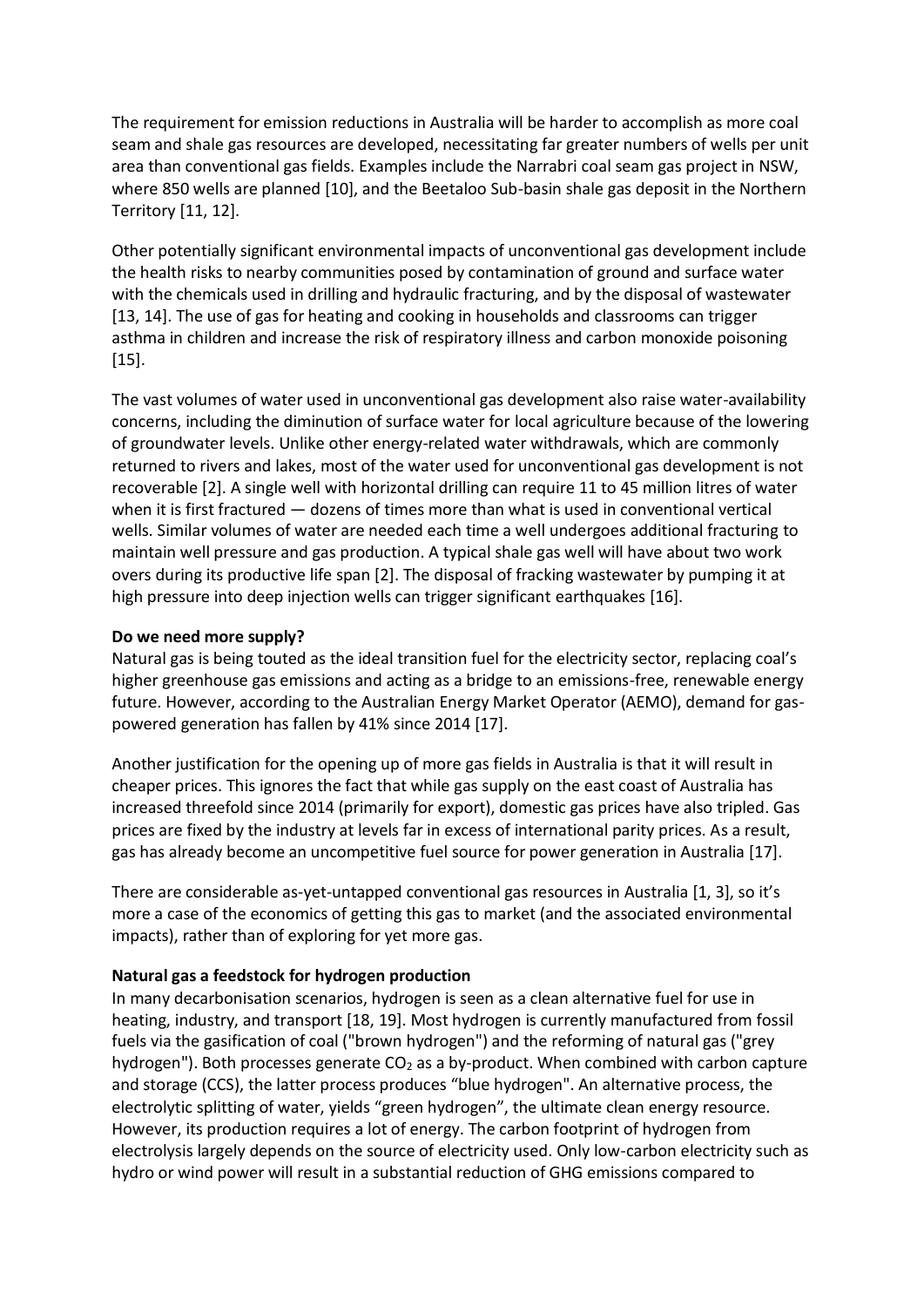hydrogen from natural gas reforming [20]. Given the increased scale and lower costs of renewables, along with the higher costs of brown, grey and blue hydrogen production, green or low-carbon hydrogen is predicted to become economically competitive by 2040 [19].

# **Carbon capture and storage**

In belated acknowledgement of the major role GHG emissions from the extraction and combustion of fossil fuels play in global warming, government and its industry backers are now actively promoting CCS as a technological fix [21]. However, the fact remains that CCS is yet to be proved physically and economically viable as a means of reducing emissions from fossil fuel power generation on a scale necessary to halt this warming [22]. First shown to be technically feasible in 1996, less than a fifth of CCS capacity under development in 2010 was operational by 2019. The technology remains expensive and niche, capturing only around 0.1% of global emissions [23]. Moreover, the addition of CCS to existing power plants is only an option when the adjacent subsurface geology is suitable to accommodate and retain the captured  $CO<sub>2</sub>$ . This is rarely the case.

Australia's only CCS facility, and the world's largest, is sited on Barrow Island. Designed to remove and store the  $CO<sub>2</sub>$  in the natural gas being produced from Chevron's giant offshore Gorgon and Jansz-Io fields, it has been plagued by technical difficulties ever since it came on stream in 2016. In January 2021, it was still not fully operational; and even when it is, it will be sequestering only 40% of the gas plant's  $CO<sub>2</sub>$  emissions [21]. The remainder, around 5 million tonnes of  $CO<sub>2</sub>$  annually, are vented to the atmosphere.

After just three years in operation, the USA's flagship CCS project located at the Petra Nova power generation facility in Texas, was mothballed in 2020 because of its poor financial performance [23, 24]. It comprised a CCS facility retrofitted to a coal-fired power plant. The captured CO2, amounting to only 33% of the total emissions from the plant's boiler, was

compressed and piped 132 km to the West Ranch Oil Field where it was pumped back into the reservoir to enhance the recovery of oil. The nett result: more fossil fuel!

According to the Climate Council's energy expert, Greg Bourne, CCS "is not a climate solution, but an expensive attempt to prolong the role of fossil fuels in the energy system" [21].

# **Will we always have a partial need for gas?**

In his Quarterly Essay, *Getting to Zero - Australia's Energy Transition*, our nation's former Chief Scientist Alan Finkel states: "Electricity from renewable energy (and in some countries from nuclear) will eventually completely replace all three fossil fuels as energy sources. Oil and natural gas will likely remain as chemical feedstocks in some manufacturing, but their use as a fuel will fade into obsolescence. ... [although] some residual peaking gas might still be used to make up for [power] shortages for a small number of hours per year" [18].

# **Conclusion**

Natural gas is a large source of greenhouse gas when combusted, but also in the form of fugitive emissions during its extraction, processing, and transport. These emissions are not being correctly reported or accounted for, but nonetheless contribute to global warming.

The International Energy Agency (IEA), for almost 50 years the leading proponent of fossil fuels, has now changed its tune [25]. Its latest report states that for the world to reach net zero emissions by 2050, our reliance on fossil fuels must end, and much more quickly than previously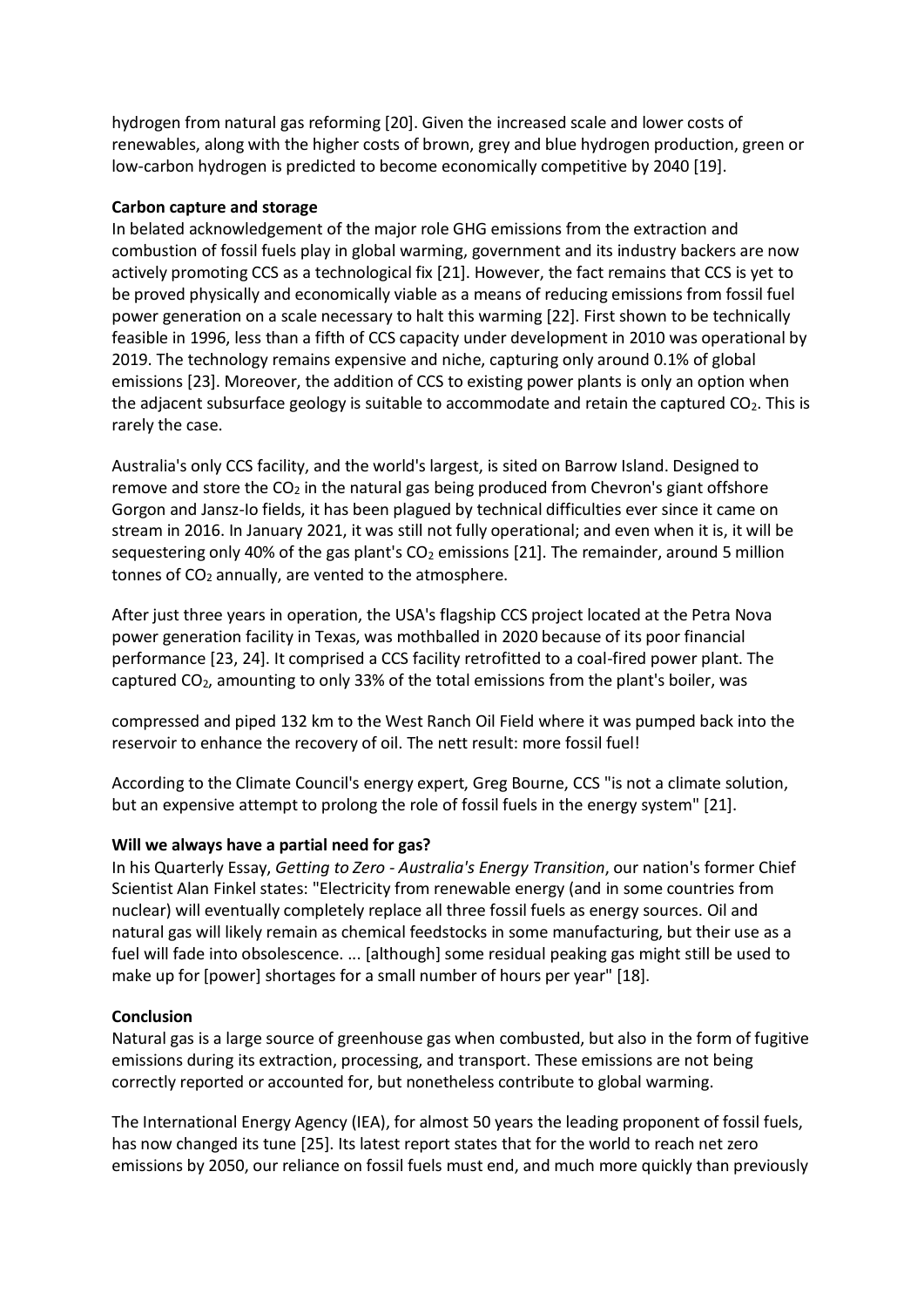thought [26]. In the words of Fatih Birol, the IEA's executive director: "If governments are serious about the climate crisis, there can be no new investments in oil, gas and coal, from now – from this year" [27].

# **References**

[1] Gas | Geoscience Australia https://www.ga.gov.au › resources › petroleum-resources › gas

[2] Union of Concerned Scientists, 2014. *Shale Gas and Other Unconventional Sources of Natural Gas.* 

https://www.ucsusa.org › resources › shale-gas-and-other-sour...

[3] Boreham, C.J., Hope, J.M. & Hartung-Kagi, B., 2001. Understanding source, distribution and preservation of Australian natural gas: a geochemical perspective. *APPEA Journal*, 41, 523–547.

[4] Union of Concerned Scientists, 2014. *Environmental Impacts of Natural Gas.*  https://www.ucsusa.org > resources > environmental-impacts-nat...

[5] Friedli, H., Lötscher, H., Oeschger, H., Siegenthaler, U. & Stauffer, B., 1986. Ice core record of the 13C/12C ratio of atmospheric CO<sub>2</sub> in the past two centuries. *Nature*, 324, 237–238

[6] Storrow, B., 2020. Methane leaks erase some of the climate benefits of natural gas. *Scientific American, E&E News*, 5 May.

https://www.scientificamerican.com/article/methane-leaks-erase-some-of-the-climatebenefits-of-natural-gas.

[7] Schiermeier, Q., 2020. Global methane levels soar to record high. *Nature*, 14 July. https://www.nature.com/articles/d41586-020-02116-8.

[8] Global Methane Initiative Fact Sheet. *Global Methane Emissions and Mitigation Opportunities.*  https://www.globalmethane.org

[9] United States Environmental Protection Agency, 2013. *Global Mitigation of Non-CO<sup>2</sup> Greenhouse Gases: 2010 - 2030*. https://www.epa.gov/climatechange/EPAactivities/economics/nonco2mitigation.html.

[10] Narrabri coal seam gas project gets green light from NSW Independent Planning Commission.

https://www.abc.net.au › news › santos-narrabri-coal-seam-gas. › news › santos-narrabri-coalseam-gas.

[11] Unlocking the Beetaloo: The Beetaloo Strategic Basin Plan. https://www.industry.gov.au › news › the-beetaloo-strategic-b...

[12] How the Beetaloo gas field could jeopardise Australia's emissions target. https://www.abc.net.au › news › 2020-02-29 › beetaloo-basin-...

[13] Colborn, T., Kwiatkowski, C., Schultz, K. & Bachran, M., 2011. Natural gas operations from a public health perspective. *Human and Ecological Risk Assessment*, 17:1039–1056.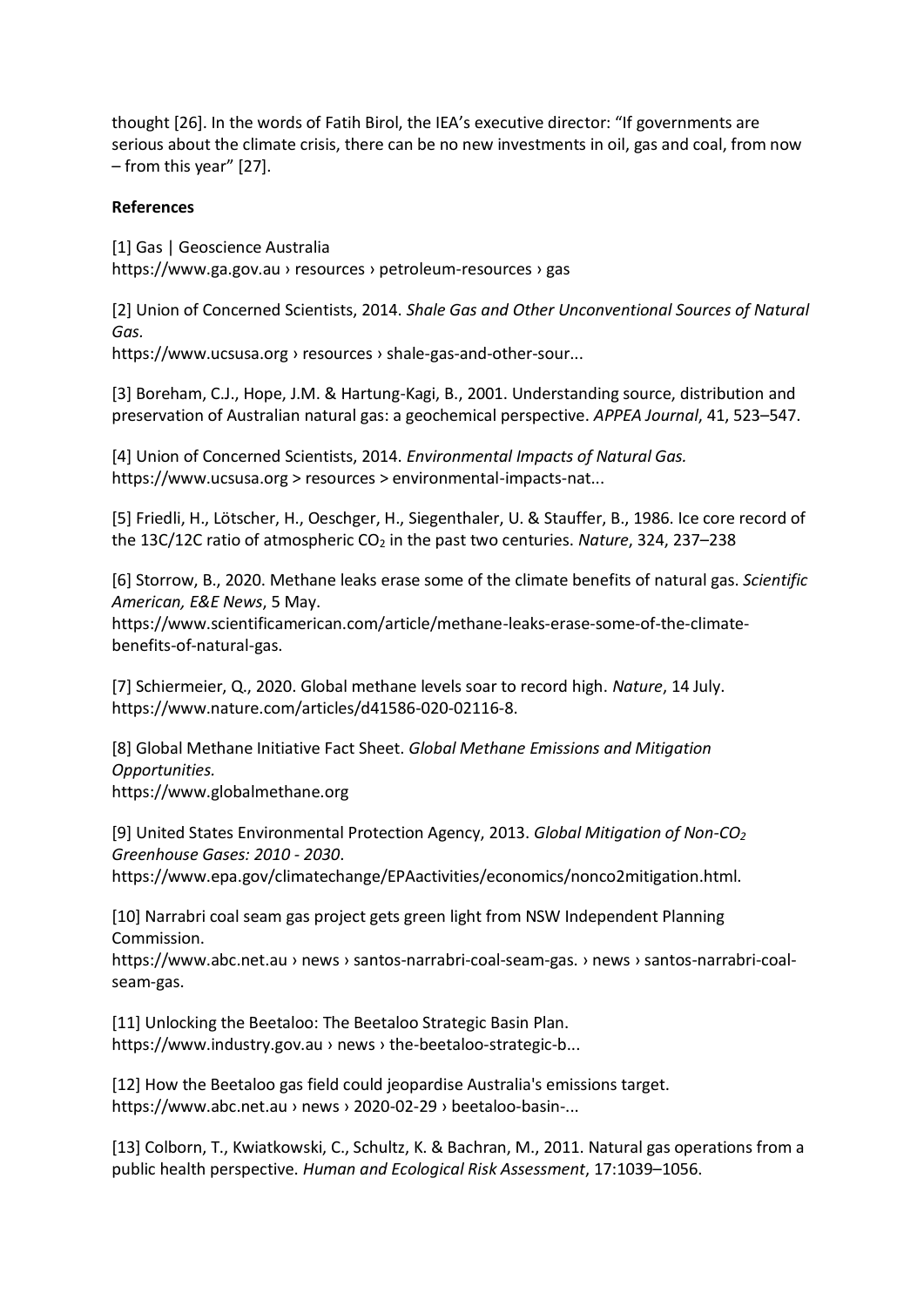[14] Vidic, R.D., Brantley, S.L., Vandenbossche, J.M., Yoxtheimer, D. & Abad, J.D., 2013. Impact of shale gas development on regional water quality. Science 340 (6134), 1235009. http://dx.doi.org/10.1126/science.1235009

[15] Bambrick, H., Charlesworth, K., Bradshaw, S. & Baxter, T., 2021. Kicking the gas habit: How gas is harming our health. Climate Council of Australia Ltd. ISBN: 978-1-922404-23-7 (print) 978- 1-922404-24-4 (digital).

https://www.climatecouncil.org.au > resources > kicking-the-gas-habit...

[15] van der Elst, N.J., Savage, H.M., Keranan, K.M. & Abers, G.A., 2013. Enhanced remote earthquake triggering at fluid-injection sites in the Midwestern United States. *Science*, 341:164– 167.

[16] Robertson, B., 2020. Gas is not a transition fuel, Prime Minister. Institute for Energy Economics and Financial Analysis Australia Report.

https://www.ieefa.org > ieefa-australia-gas-is-not-a-transition-fuel-pr...

[17] Stock, A., Bourne, G., Steffen, W. & Baxter, T., 2020. Passing Gas: Why Renewables are the Future. Climate Council of Australia Ltd. ISBN: 978-1-922404-21-3 (print), 978-1-922404-22-0 (digital).

https://www.climatecouncil.org.au > resources > passing-gas-re...

[18] Finkel, A., 2021. Getting to Zero - Australia's Energy Transition. *Quarterly Essay* 81.

[19] Feblowitz, J., 2020. The Colors of Hydrogen – Brown, Grey, Blue and Green – Think About It. Utility Analytics Institute. https://utilityanalytics.com > 2020/10 > the-colors-of-hy...

[20] Antonini, C., Treyer, K., Streb, A., van der Spek, M., Bauer, C. & Mazzotti, M., 2020. Hydrogen production from natural gas and biomethane with carbon capture and storage – A techno-environmental analysis. *Sustainable Energy & Fuels,* 4, 2967.

[21] Kilvert, N., 2020. Angus Taylor says Australia has the world's largest carbon capture and storage project. Here's what he's not saying. *ABC Science*, 19 September. https://www.abc.net.au › news › science › 2020-09-19

[22] Climate Council, 2021. *What is carbon capture and storage?*  https://www.climatecouncil.org.au/resources/what-is-carbon-capture-and-storage/

[23] Joshi, K., 2021. New report highlights limitations of CCS after stumbles at flagship project. *Renew Economy*, 14 January. https://reneweconomy.com.au

[24] Wamsted, D. & Schlissel, D., 2020. Petra Nova mothballing post-mortem: closure of Texas carbon capture plant is a warning sign. Institute for Energy Economics and Financial Analysis. https://www.ieefa.org/wp-content/upload/2020/08/Petra-Nova-Mothballing-Po...

[25] Kohler, A., 2021. IEA lays out energy challenge as Australia missteps again. The New Daily, 20 May.

https://thenewdaily.com.au › Finance › Finance New